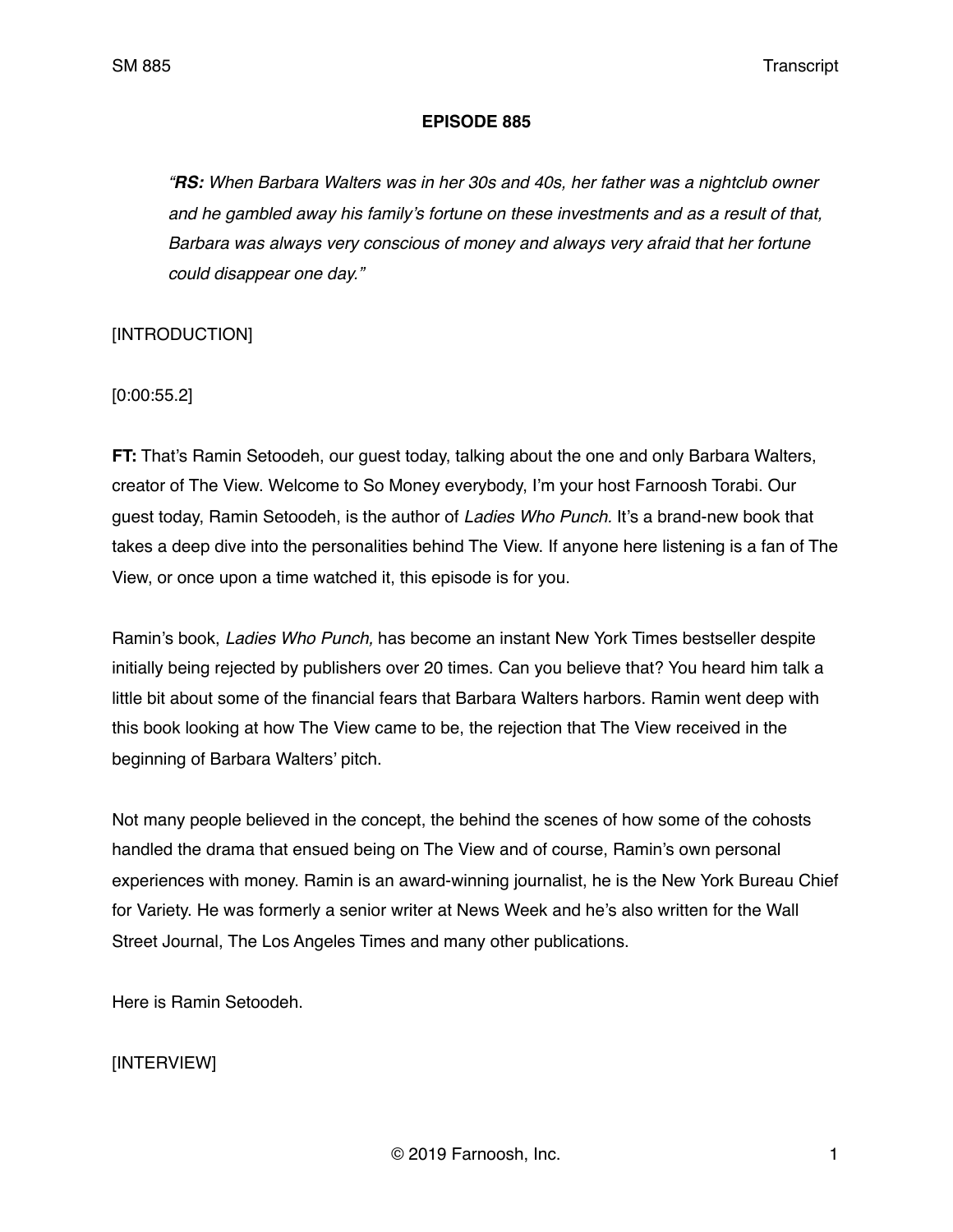### [0:02:12.0]

**FT:** Ramin Setoodeh, welcome to So Money. This is like the interview of all interviews. Everybody hold on to your seatbelts, we're going to go into The View and the behind the scenes. This is epic. Thank you for writing this book, welcome to the show.

[0:02:27.9]

**RS:** Thank you so much for having me.

[0:02:29.7]

**FT:** Okay, let's just get right to it because I don't want to waste any time. Your book is all about the behind the scenes of The View. *Ladies Who Punch* takes us back to the beginnings of The View. This is one of the longest running, daytime talk shows in history. Also, one of the most gossiped, one of the most dramatic, drawn out – The View itself, behind the scenes, deserves its own television show.

You, Ramin, as a journalist, you were interested in covering this, why?

[0:03:01.8]

**RS:** I've been a journalist for 15 years writing about entertainment and the one subject that I've always written about that people are always incredibly interested in is The View. There's just an interest in the show. The general public wants to know what's going on.

The comings, the goings, the firings, the hiring's, and I think it's because it touches on a lot of different things that are important in our culture, including women in Hollywood, red states versus blue states, politics. There's just a lot of ground that the show has covered and culturally, it's responsible for so much including sort of introducing us to Donald Trump and you know, showing us how he treated women when he followed Rosie O'Donnell.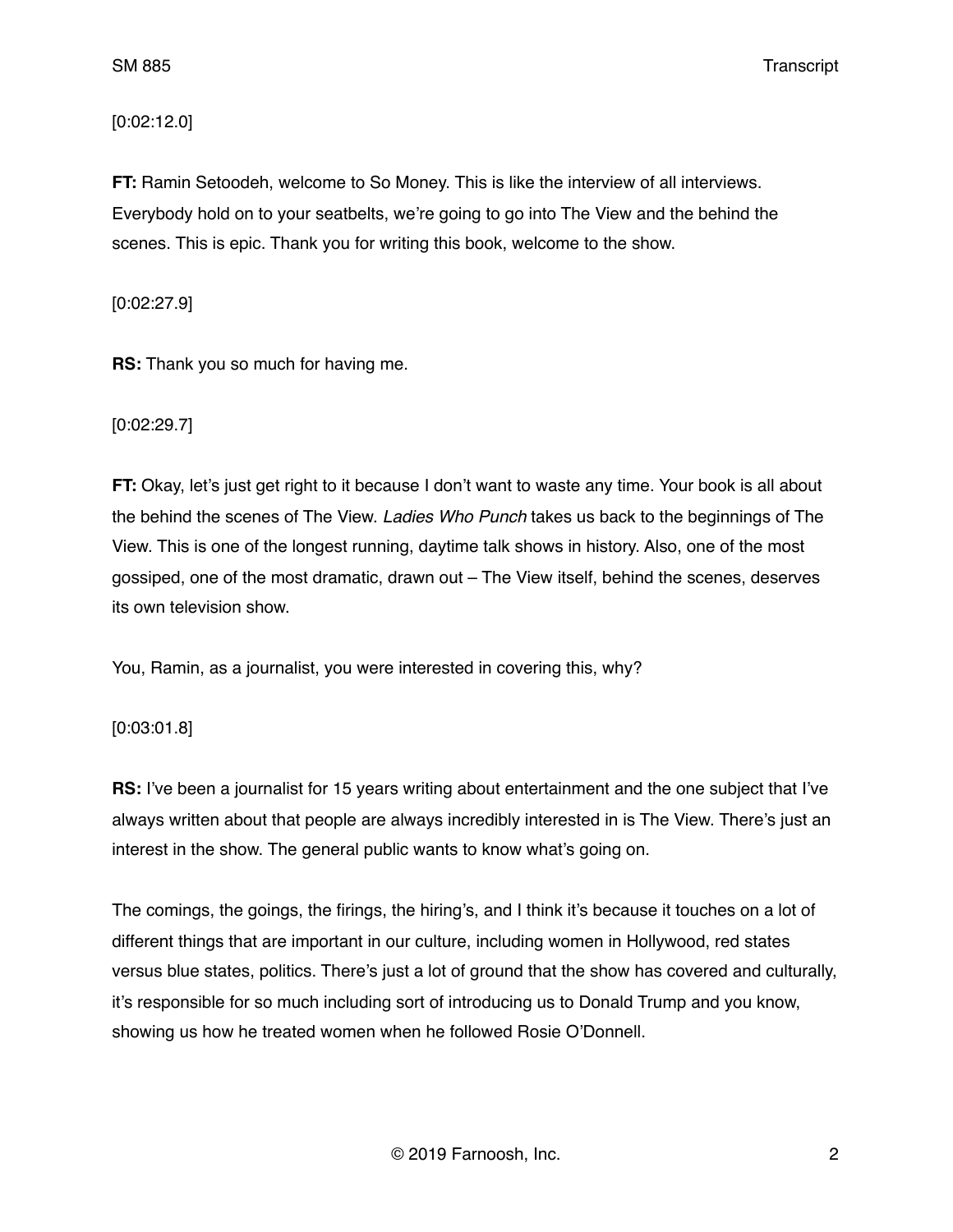Introducing us to a different side of Donald Trump. Obviously, we knew who Donald Trump was but The View gave us this glimpse into the person he'd become on the campaign trail when he was attacking Rosie O'Donnell in 2006.

[0:04:01.7]

**FT:** The show was founded by Barbara Walters and interestingly, people were very skeptical of this format. What was the problem with the format? Why wouldn't anyone think this could actually work?

[0:04:13.0]

**RS:** When Barbara Walters launched the show in 1997, it was a very different time in news in that news anchors weren't allowed to give their opinion. There was no Instagram, there was no Twitter, you would go on air, you would deliver the news, you would leave, and you wouldn't tell people what you thought.

What made The View so groundbreaking was that it was a place for women to talk to in the morning about what they thought about the news. A lot of executives at ABC News thought it would hurt her reputation to be on TV dishing about the president or other sort of scandals that were in the headlines.

### [0:04:49.6]

**FT:** The first season, how did it do, I'm curious? I mean, I watched it but I watched it more as like you know, a young girl watching it and growing up I thought, "Oh it'd be nice" as a rising journalist, I was like, "Someday I will get to be on The View or hopefully someday I'll get discovered and get to be on The View." But then lately I was like, I'm so glad I never did The View because I feel like it does more to almost like hurt your reputation sometimes than help.

That has been the case for some of the cohosts, but how did things start off for Barbara and what do you think it has been about The View that's kept it basically on the air for so many years?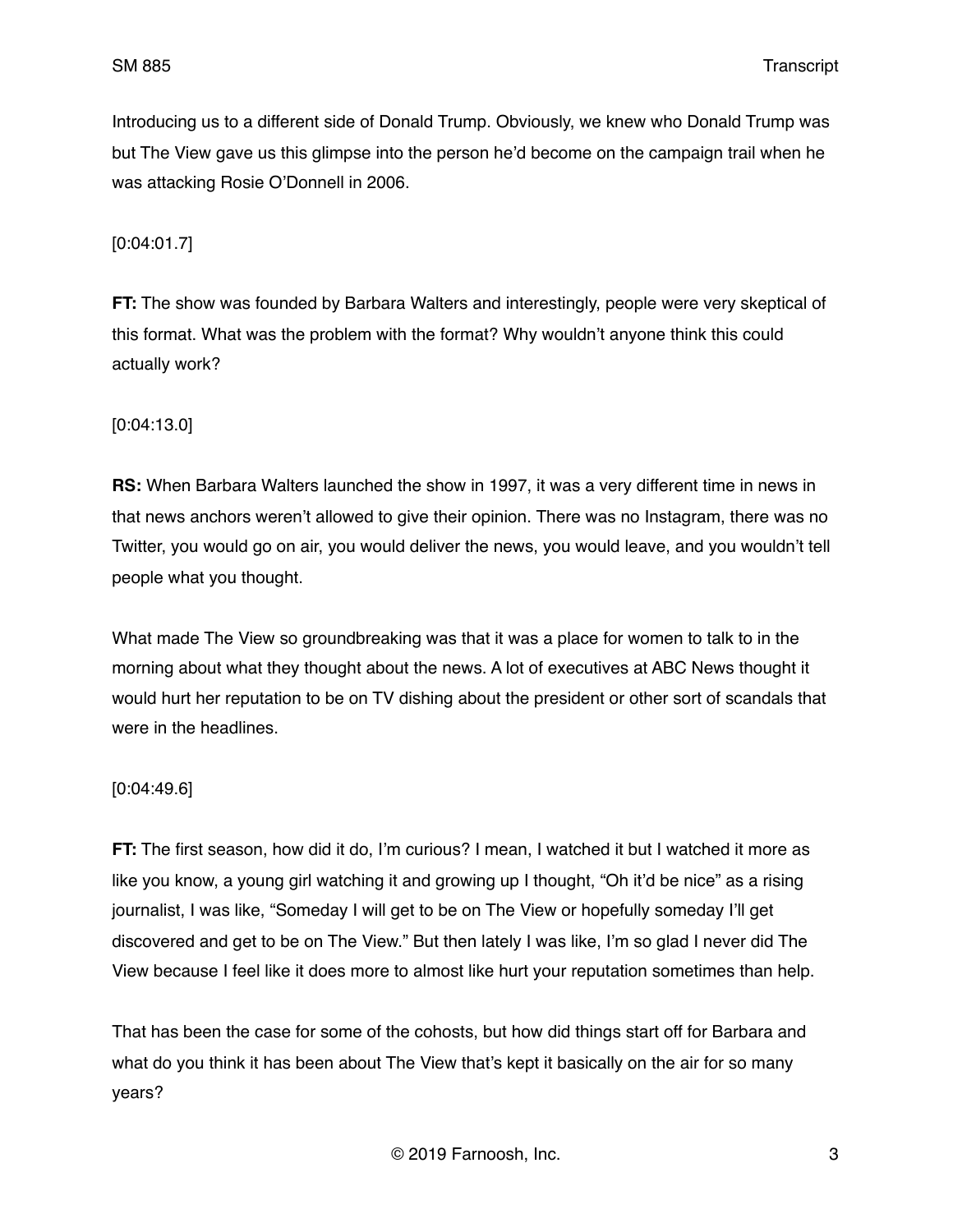### [0:05:27.8]

**RS:** See, that idea that you just expressed is really interesting and what I've heard a lot from female journalists is that they could see themselves on the show. I think what was so interesting and revolutionary and appealing about the show was that in the same way that American Idol did years later where everyone kind of envisioned, "How would I be if I could be a singer?"

The View gave a lot of viewers a platform to sort of envision a version of themselves on that show. Were you the Joy or were you The Star or were you the Meredith Vieira or were you the Barbara or the Debbie Matenopoulos, who was the youngest cohost and fired after a year because she wasn't keeping up with Barbara and didn't have enough experience.

I think the reason this show touched a nerve was that in daytime TV, you have to be very approachable and this gave you the option of finding someone that you identified with the most. In the first year, The View ratings were very soft and people really didn't know what it was. It really wasn't until a few seasons in and the SNL parodies that Tina Fey wrote, when she was making fun of the ladies, that people really started to watch the show, that it became part of our cultural zeitgeist.

### [0:06:39.5]

**FT:** I remember one of those episodes on SNL. Because Debbie Matenopoulos, one of the first cohosts, who has since rebounded, she was fired I don't know how many seasons in but there was this sort of underlying comedy about the way that Barbara would treat her on the air. At least the perception that there was this annoyance that Barbara Walters had with her and the SNL parody was Barbara would force her to go into the corner.

### [0:07:06.5]

**RS:** I have a whole chapter about that, yes, sit in the corner, there was one I think where they put her in a cage or put her in like a potato sack with like some animal, like a raccoon or something. There were all these funny things, scenarios that Tina Fey and the other writers on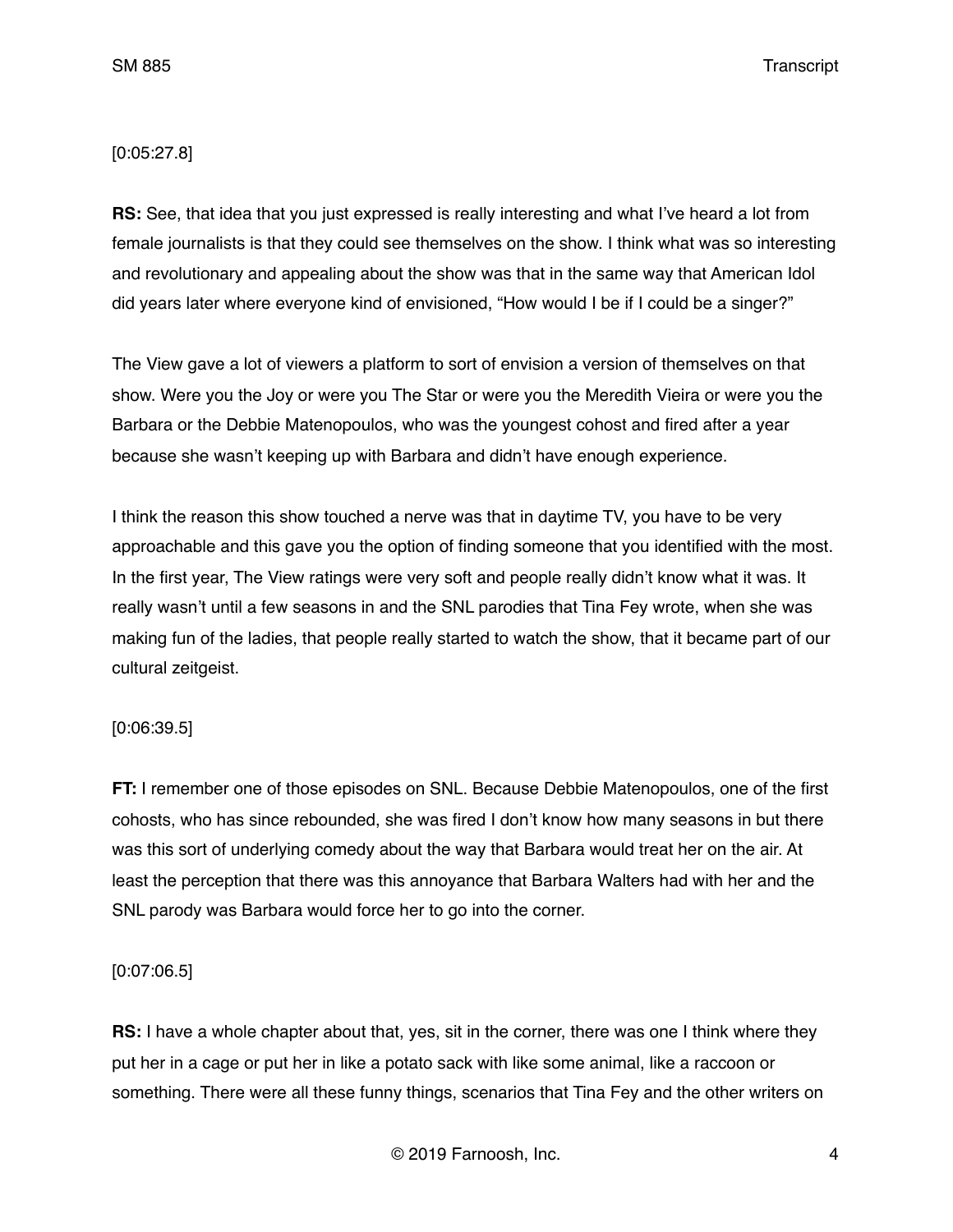SNL devised to suggest that Barbara was trying to get rid of Debbie and then when Debbie finally got fired, she was inundated with interview requests. Everyone wanted to talk to her and the only thing she did was she went on SNL and played herself and it's a really funny skit. It's online, she like shows up and she's so clueless that she got fired that she's like returned to work the next day and all the other cohosts are trying to figure out how to get rid of her.

### [0:07:48.9]

**FT:** This was a sort of cattiness that you may not have experienced on a panel that consisted of five men. I'm just guessing, what do you think? Do you think this very sort of cattiness is because of the females who were cohosting?

### [0:08:03.3]

**RS:** I think part of it is our own perceptions in society. I think there was fascination in the media about what was happening on this show and the inner workings and the relationships between the women which may not have been the case if it was a group of men. Also, the show would handle the firing like it was Survivor. They were very public and very – they tried not to do it so much with the few of the cohosts in the beginning, but then as time went on, a cohost would be fired, it would almost sort of suspend the intrigue of the show and then people would want to see who was going to be their replacement.

Because normally on television, when someone's fired, that hurts ratings, viewers are upset. But with The View, it's almost like Game of Thrones where people are interested in who is out and who is in and what's going on. There's this sort of whole intrigue with the show that have to do with the firings that I think has sort of become part of the show itself.

[0:08:56.8]

**FT:** Probably not what Barbara Walters thought would be what people clung to, you know? Or that would end up being the reason people were so obsessed with the show.

[0:09:07.4]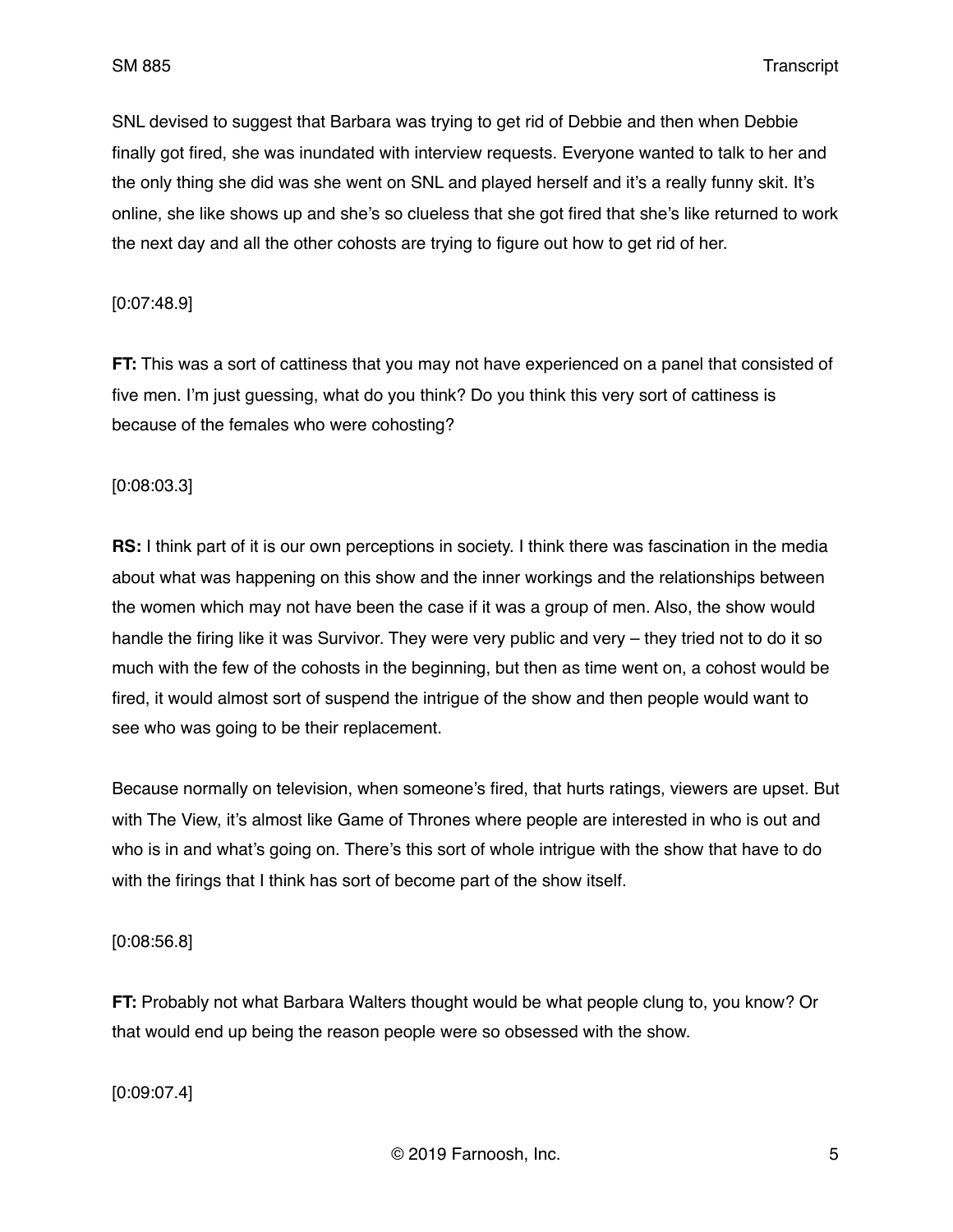**RS:** Absolutely not. She wanted it to be a very serious show, she thought it would be a small show, she didn't even know she wanted a studio audience. She had no idea that the show would become such a phenomenon and in some ways, really shape her legacy.

Barbara and her executive producer Bill Geddie thought her legacy was going up, she was the first lady of news, she had done all these incredible interviews, she accomplished so much and paved a way for so many women. Then she created this thing and you know, the last act of her career that kind of found its own narrative and changed the public's perception about Barbara and also, made it a lot more relatable.

Barbara said to me, she was like, "People didn't know that I was funny, they didn't know I had a sense of humor, they didn't know the real me until I was on The View."

### [0:09:52.9]

**FT:** How did you get so many of the cast members, or the cohosts rather, to open up to you? Were there any that were absolutely not going to talk to you?

### [0:10:00.4]

**RS:** It required a lot of patience. When I set out to do this book, I worked on it for three years, I knew I wanted to do a definitive story of The View. I wanted to interview everyone. Truly, everyone. I ended up interviewing about 150 people for the book including 11 of the cohosts and I would write letters, I'd write emails, it was a puzzle. I'd have to sort of explain who I talk to and you know, why it was important for them to talk to me. The two cohosts who never agreed to talk to me, that I really wanted to talk to, were Whoopi Goldberg and Elisabeth Hasselbeck.

[0:10:35.5]

**FT:** Did that surprise you?

[0:10:36.4]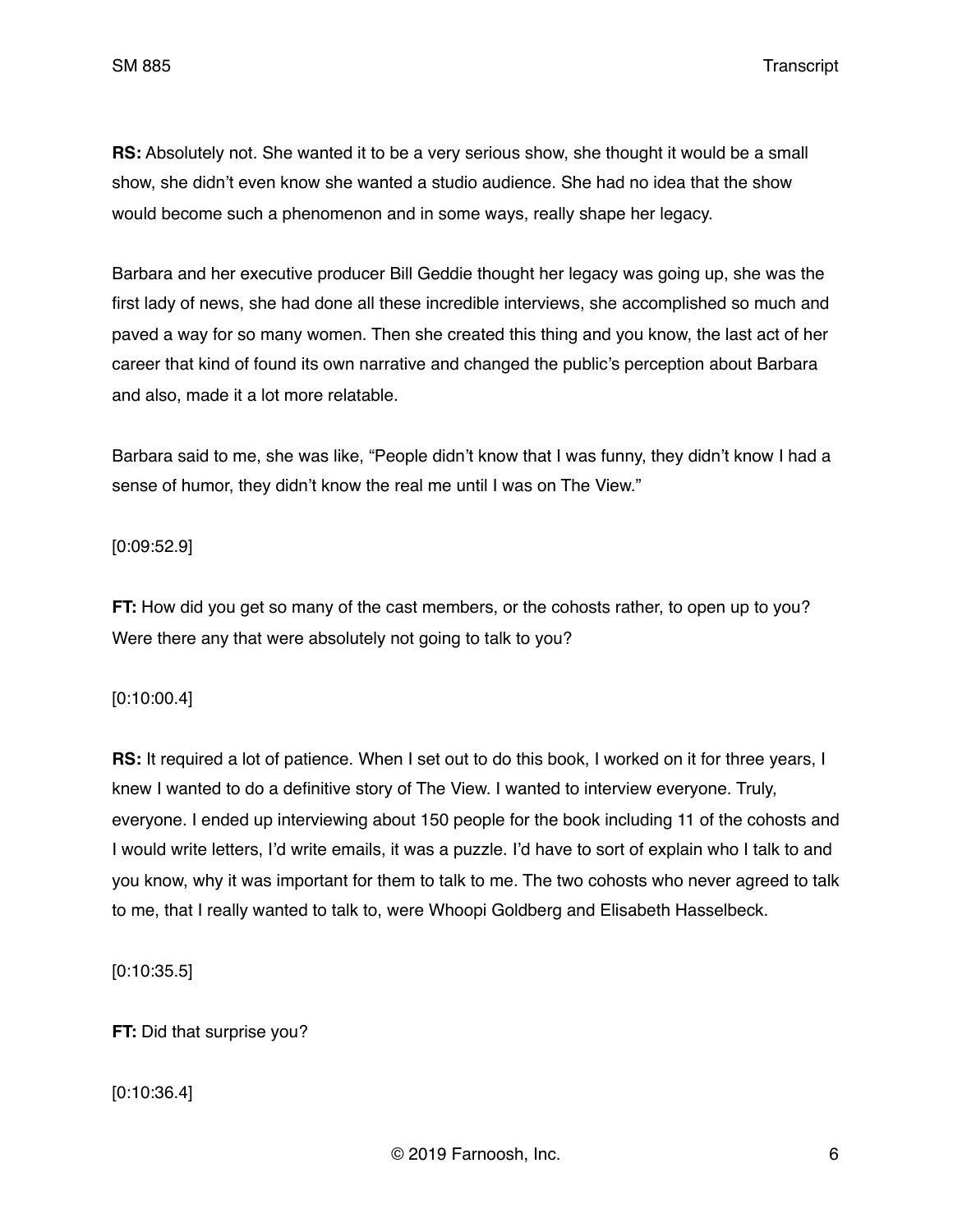**RS:** I wasn't surprised about Elizabeth because Elizabeth really stopped doing press and left the public spotlight. Whoopi I think was open to talking to me in the beginning and then when she resigned her contract, decided not to. But I ended up interviewing Barbara Walters, Rosie O'Donnell, Meredith Vera, Star Jones, Sherri Shepherd, Jenny McCarthy, Lisa Ling, Debbie Matenopoulos.

I ended up having enough voices that the book works but I do wish that Whoopi had also agreed to talk to me.

### [0:11:06.3]

**FT:** Were any of the people you interviewed, the women, were any still like really resentful or bitter or held grudges?

### [0:11:13.8]

**RS:** I don't think I would describe any of the cohosts I talked to as bitter. I think that in some cases, it was a difficult experience and it wasn't what they expected. Jenny McCarthy in particular was very open about how it was for her to be on the show and she was on during a very difficult time because it was Barbara's last year. There was all this sort of wrangling behind the scenes of the network for control of the show and also Barbara was having a really hard time letting go of the show because she didn't really want to leave TV.

### [0:11:45.0]

**FT:** This book was rejected by 20 publishers I read. What was the resistance to publishing this book? Almost like the resistance to The View, first of all, just even being on air and then a book about it, that was also a hard sell. What were people not understanding? Because obviously, this became a New York Times and Wall Street Journal instant bestseller. Poo-poo those 20 other publishers. But what was the resistance?

[0:12:10.4]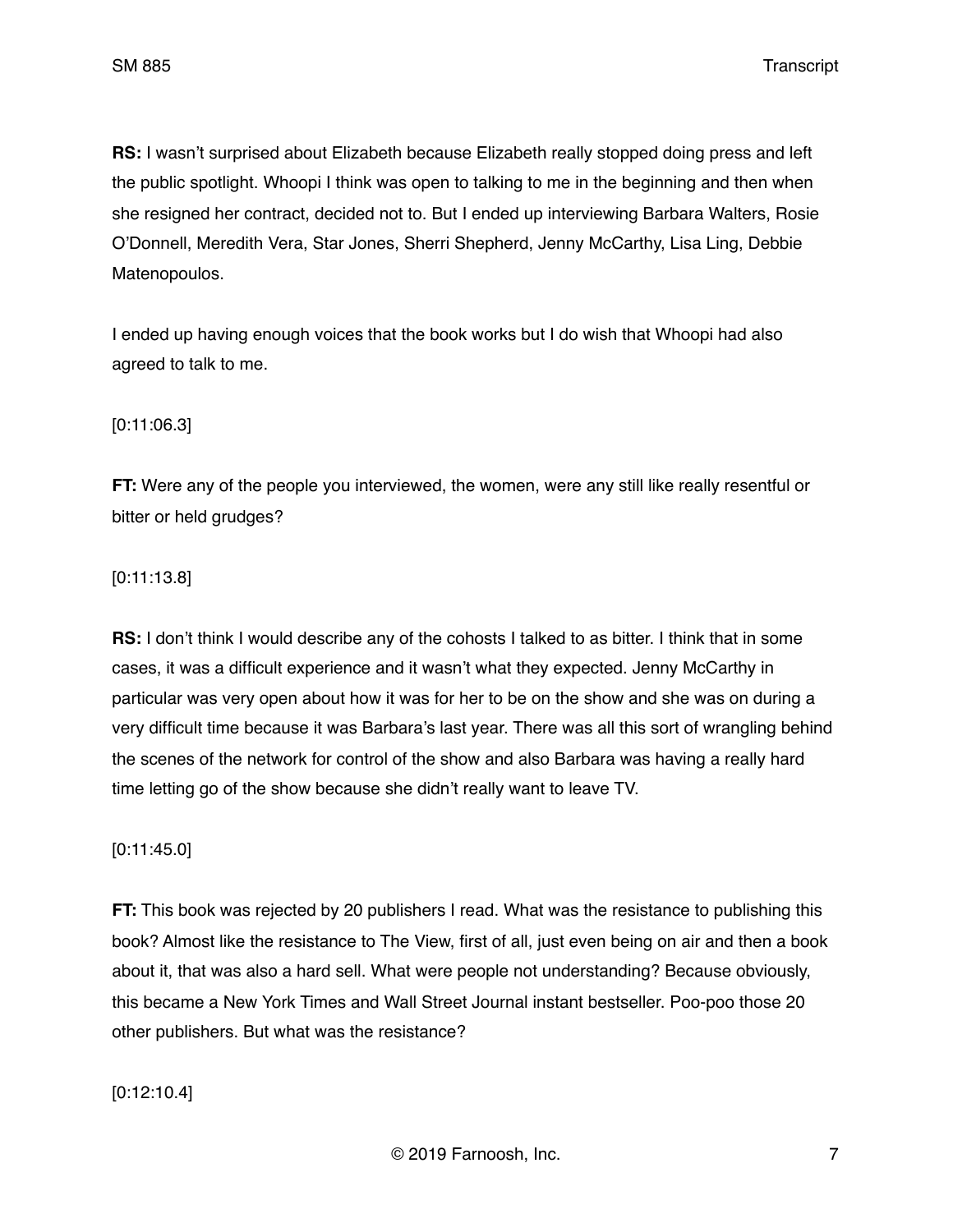**RS:** I think it was – it was really shocking to me actually because my agent and I thought that this would sell really quickly and there would be interest in it because I had metrics to show how popular the show was. I had examples of stories that had been read by hundreds of thousands of people and I was very confident that people are really interested in The View.

But I think what it was – I think a lot of publishers didn't see it the way I saw it and they didn't understand the significance of the show and how important it was. They thought it was just going to be – we heard it from a lot of publishers that books about the media don't sell. You know, books about – they thought it was just going to be a media book.

That's not what this is. It's a book about women in Hollywood, it's a book about fame, it's a book about power and control and what really happens behind the scenes of a TV show.

### [0:13:04.8]

**FT:** If this were to turn into a movie, which I'm not going to be surprised if there's already been Hollywood producers calling for the rights, but I don't know, it would seem really hard to cover 20 plus years, the arc, in like 120 minutes. If you had to pick a period of time from the beginning to now of The View, what do you think is the most dramatic or most pivotal/interesting of all of the iterations?

### [0:13:35.0]

**RS:** See, I think it should be – maybe I'm giving away too much – but I think it should be a miniseries. I think it should be a limited miniseries that you could cover all the big years on the show. But I think you kind of want to walk through Barbara creating the show in 1997 and how radical and groundbreaking it was. Take us through Debbie's firing and then the Elizabeth years and the Rosie years and the Barbara retiring and the – it is a Shakespearian story.

There's a lot that happened on the show and I feel like you kind of need to take viewers through sort of the highs and lows. But certainly, to me, the most important year of the show I think, and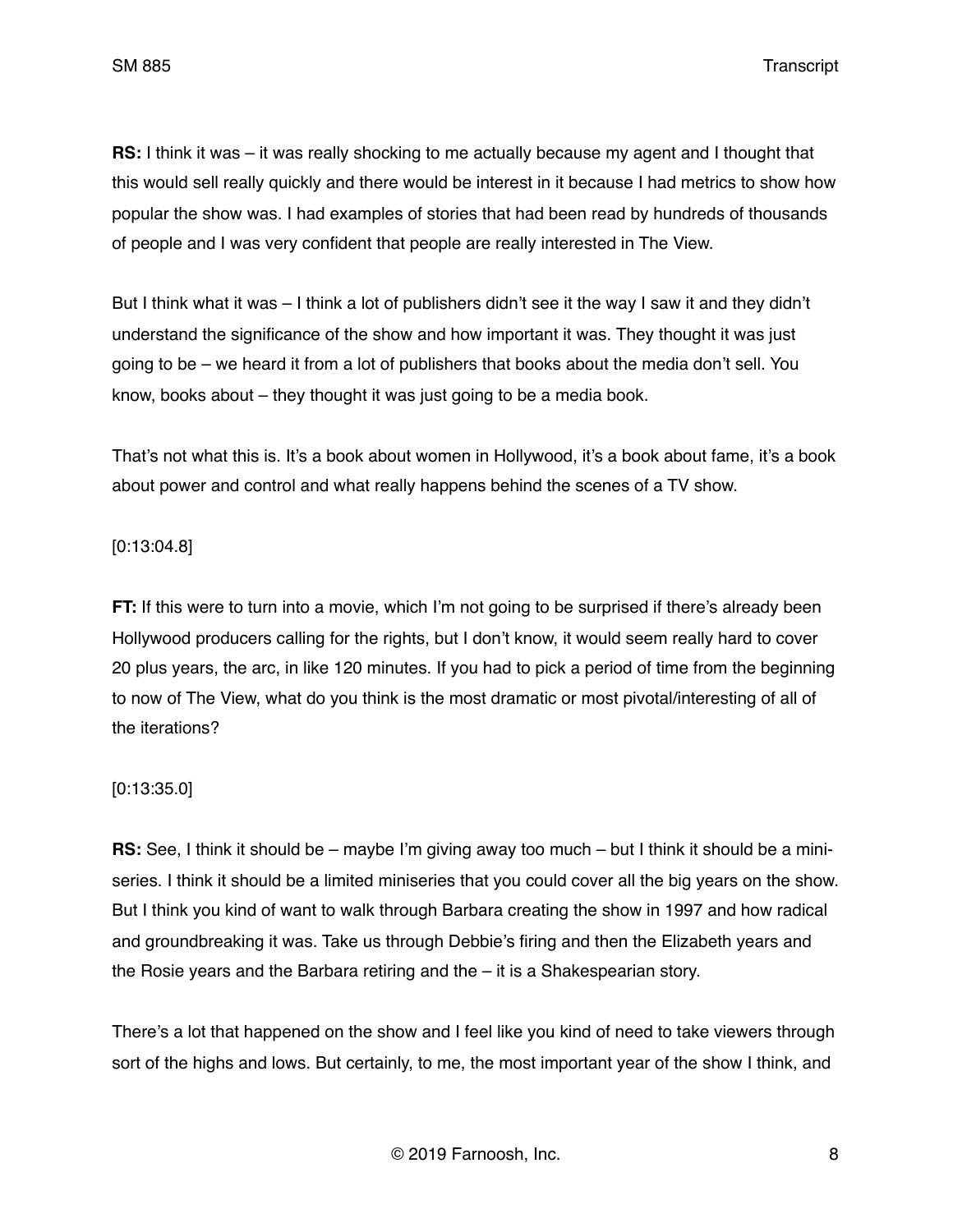the turning point in the show, was in 2006 when Rosie O'Donnell became the moderator of the show after Meredith left to got do The Today.

[0:14:22.4]

**FT:** Ryan Murphy, are you listening? Or maybe Shonda Rhimes? I don't know.

[0:14:26.4]

**RS:** Either of them.

[0:14:27.6]

**FT:** I'll just take 10%, that's all.

[0:14:30.2]

**RS:** Okay, that's fair.

[0:14:30.9]

**FT:** Ramin, tell me about your background a little bit. I love that I can say your name correctly because I'm also Iranian and I think you're –

[0:14:41.5]

**RS:** I know, I appreciate that.

[0:14:42.9]

**FT:** Also, you're really famous within the Iranian community outside, of course, your own profession but I was at – I was meeting with this guy Iman who runs Persian Observer and we were chatting and like within 10 minutes, he was like, "Do you know Ramin Setoodeh?" And I

© 2019 Farnoosh, Inc. 9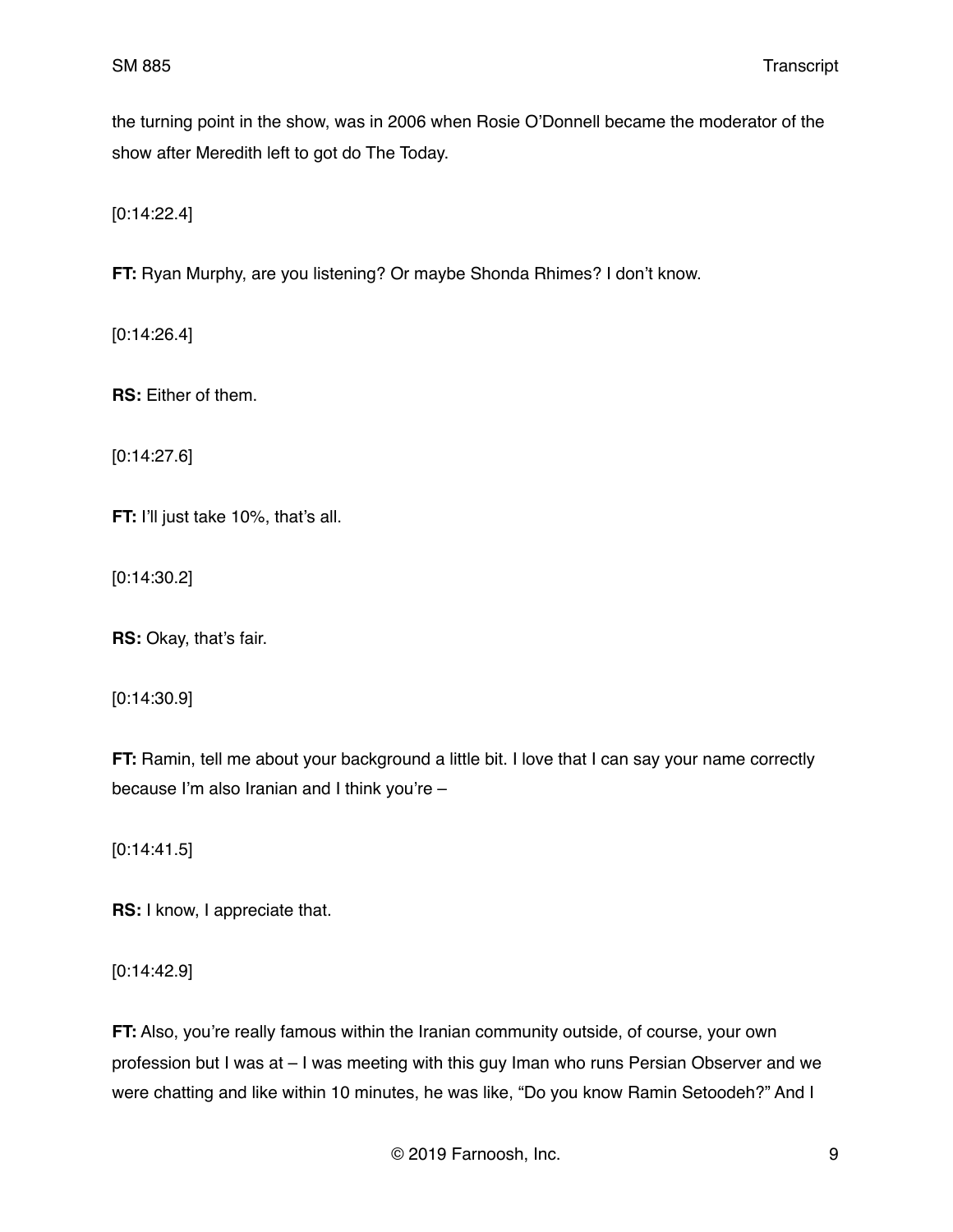was like, "Well funny you ask, we are having a podcast soon" and so he thought that was the coolest thing. It was like two of his favorite people podcasting. What were your –

## [0:15:08.5]

**RS:** He's so nice to me. He is always doing shout outs on his Persian Observer Instagram account. He is so great and nice.

### [0:15:15.6]

**FT:** He is wonderful and he deserves all his success. Tell me about little Ramin and what were your aspirations? I was obsessed with Hollywood and celebrities as a kid. I didn't make that into my career although maybe I should have. What were your professional aspirations growing up?

[0:15:33.0]

**RS:** So, the only thing I ever wanted to do is be an author. I grew up in the United States in Arizona, the immigrants of two parents from Iran, and my parents really instilled the love of reading in me from a very young age. I remember we would go to the library two or three times a week so that I could check out as many books as possible, whatever the limit was, and we would come home.

I would read them all and then we'd go back to the library. I lived in the library as a kid and the one thing I wanted to be was an author. I really wanted to be an author and write books and first it like coincided with my age. So first I wanted to write children's books, then I wanted to write young adult books and then I was like, "Maybe I'll do other kinds of books." Then in junior high school, I started working at the school paper and I discovered journalism.

I was like, "Well this is really fun." I really loved it because there was immediate gratification, you could write about whatever you really wanted to write about. It would be published. It didn't have to be so long, as a book. I stayed as journalist. I did journalism in junior high school, I did journalism in high school. I did journalism in college and then out of college, I started as a writer and editor at News Week in 2004 and have been a journalist ever since.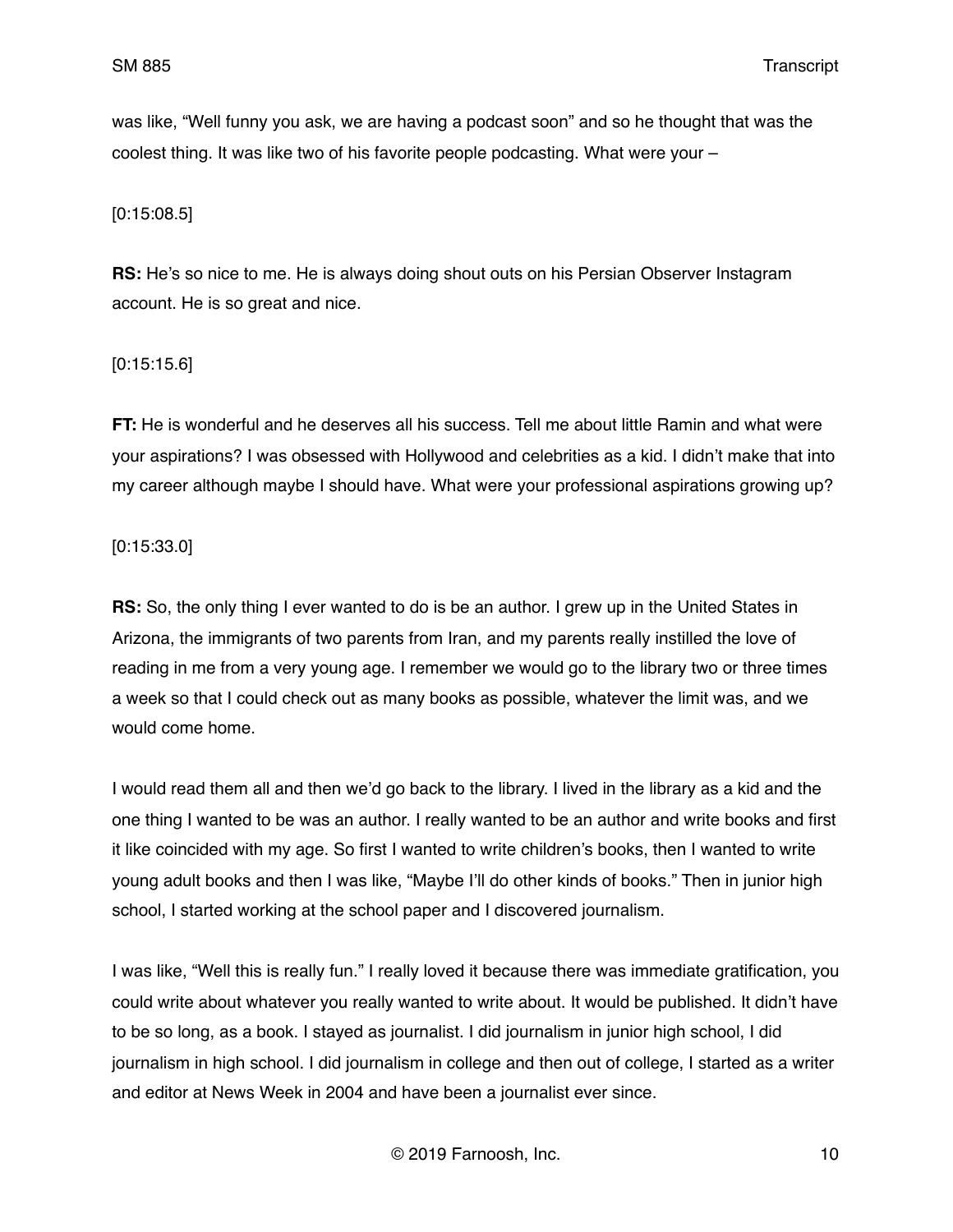### [0:16:53.4]

**FT:** What has been one of your favorite stories, outside of this book, which by the way is so much more congratulations now knowing that ever since you were little you wanted to be an author. What a dream come true. I mean, this is like you have hit all of the major leagues as far as published books go with the New York Times bestseller, The Wall Street Journal bestseller, your touring. But what has been your proudest journalistic moment prior to this?

### [0:17:18.7]

**RS:** My favorite moments as a journalist have been when I have been able to have meaningful interviews and write like really raw, interesting profiles of the subjects that I interview. When I was at News Week, I remember going to the Florida Keys and interviewing Eric Carle, the author of *The Very Hungry Caterpillar,* and it is my mom's favorite story that I ever wrote. She loves that because my mom is a teacher and she loves that book and teaches it to her students.

I couldn't believe that I spent a day in Eric Carle's house and in his kitchen talking to him about the book. So for me journalism is about connecting with people and telling stories that other people may not know and that's always the most rewarding thing for me as a journalist.

# [0:18:02.2]

**FT:** You know Mr. Rogers interviewed Eric Carle and that was pretty big. Not many people have gotten that opportunity. What's his house like? Is it as colorful as I would imagine?

### [0:18:12.8]

**RS:** The house is incredible. It is on the water, there is color everywhere. It is interesting because I was thinking, and I wrote about this, how like there is color in his entire life. Everywhere you look there were colors and animals and it is like you could see either – I think he created the house to capture who he is because that is what his books are about.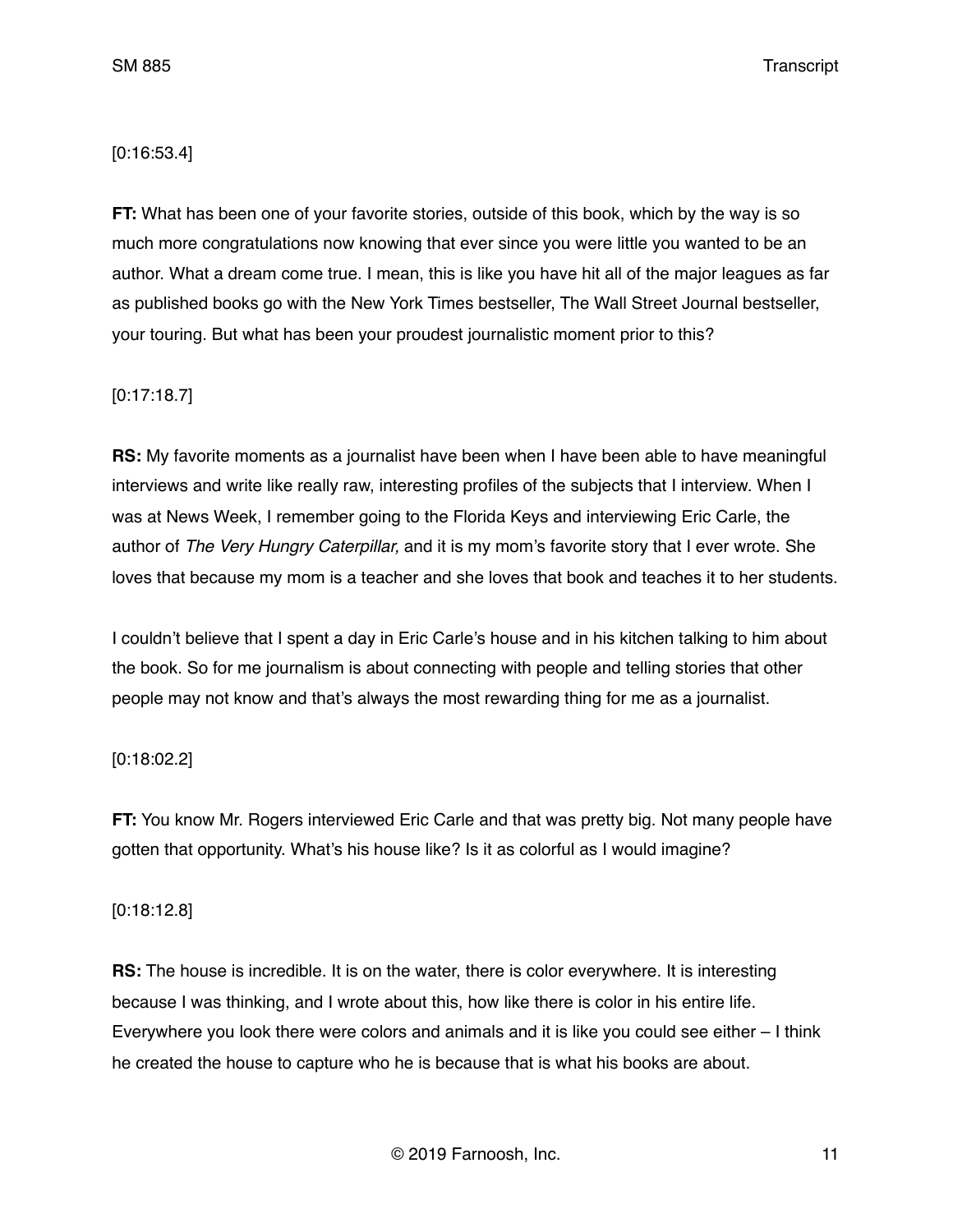### [0:18:35.9]

**FT:** Going back to your roots a little bit, immigrant parents, Middle Eastern background. Talk about money a little bit and how that was introduced to you? In my household money was not a taboo topic and I wonder if that was similar in your experience?

## [0:18:51.9]

**RS:** Not at all, it wasn't taboo at all and I in fact remember, I think when I was in the first or second grade, my mom bought me this book and I don't remember what it's called but in my memory it was called *Like Money* and it was a little kid on a green background and it was all about the importance of saving money It was like a picture book. My parents were always very conscious of teaching me about, "You have to be careful with your money. You have to have ways to save your money. You have to plan for the future and you have to be smart about your money."

## [0:19:25.2]

**FT:** What's been the smartest thing you have done with your money?

# [0:19:27.9]

**RS:** I think the smartest thing that I have done with my money is that, what I will do is I will have some set aside, just to spend on things, on fun things, whether it would be vacation or nice restaurants or whatever. But I also try to save a percentage every year, like I set a percentage that I want to save. I think it is interesting because when you put that aside, you then forget that it exists and it sort of builds and you get to have like a reserve of money that you can save in case you ever need it.

I mean I don't know if I have any ground breaking sort of money advice but the thing that is interesting about money, because I think that what you as a child I think of money growing up, really influences how you view money. In the book, I see that with Barbara Walters, because when Barbara Walters was in her 30's and 40's, her father was a night club owner and he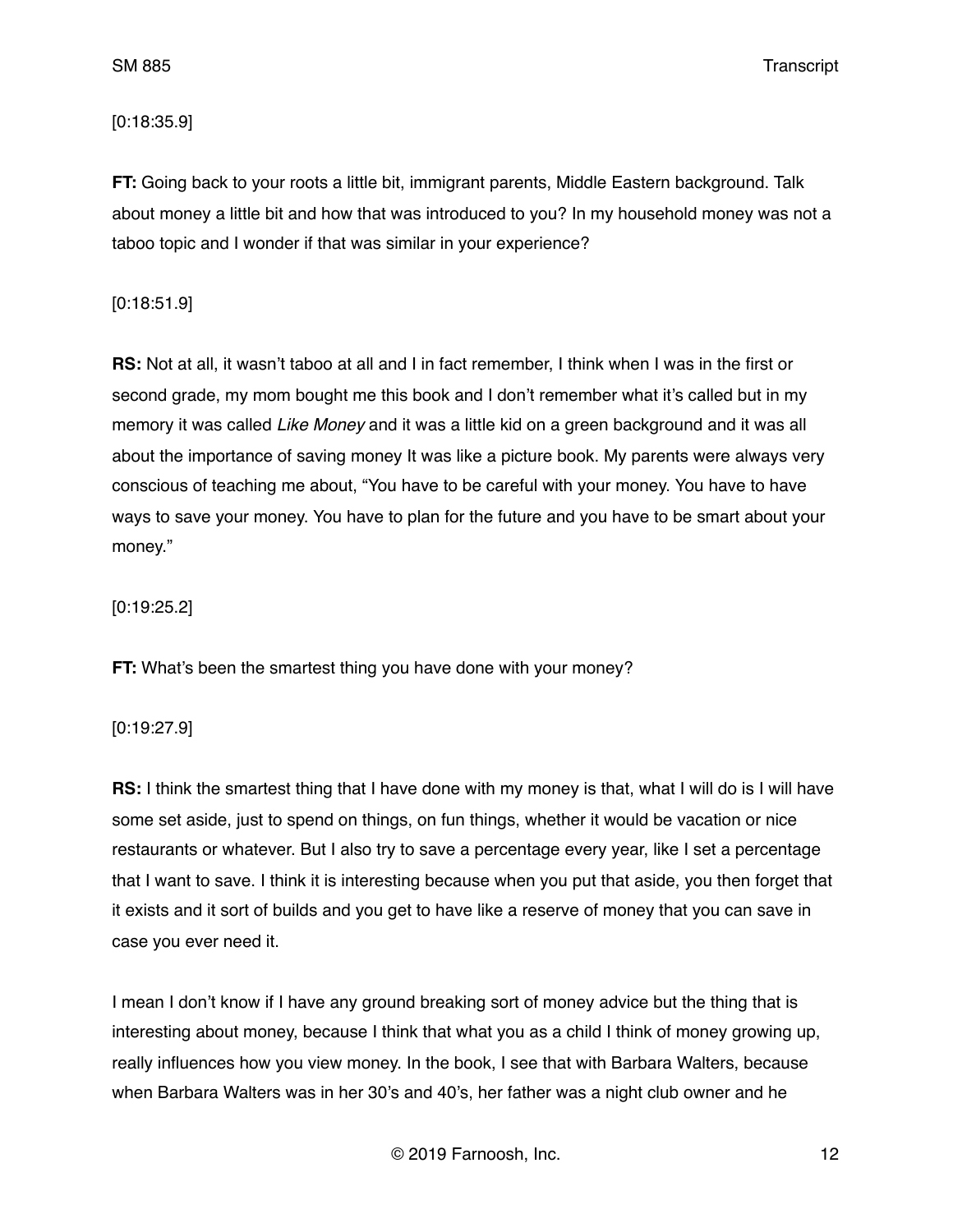gambled away his family's fortune on these investments by opening these night clubs in New York and in Florida.

And as a result of that, Barbara was always very conscious of money and always very afraid that her fortune could disappear one day. Even though she became one of the most successful journalists of all time, she was always worried that the money could be gone. I think that is one of the reasons why she started The View because she thought this could be something she could own, and this was a way she could make more money as a journalist.

### [0:20:56.4]

**FT:** Is that something she told you in person or is that something that you have learned about her? How did you guys get on that topic?

### [0:21:02.7]

**RS:** It came up in several of our conversations and she talked about it. She talked about how her father, and she writes about it in her autobiography too, but she talks about how when her father invested all this money and lost it, she had to then support her family, which was very unusual for her, for a woman of her generation because often in the 60s and 70s women would get married and then they wouldn't have to think about even supporting themselves.

But in Barbara's case, not only was she supporting herself, but she was supporting her mom, her dad and her sister, Jackie. So, it made her very conscious that money could just disappear because her father was very successful for many years as a night club owner and then suddenly one day, he made some bad investments and the family was really hurting.

# [0:21:50.2]

**FT:** That is a really interesting aspect of her life that I have never heard of before. I wish we knew more about these people that we admire so much. They come from such storied financial backgrounds, so it is really important to share I think.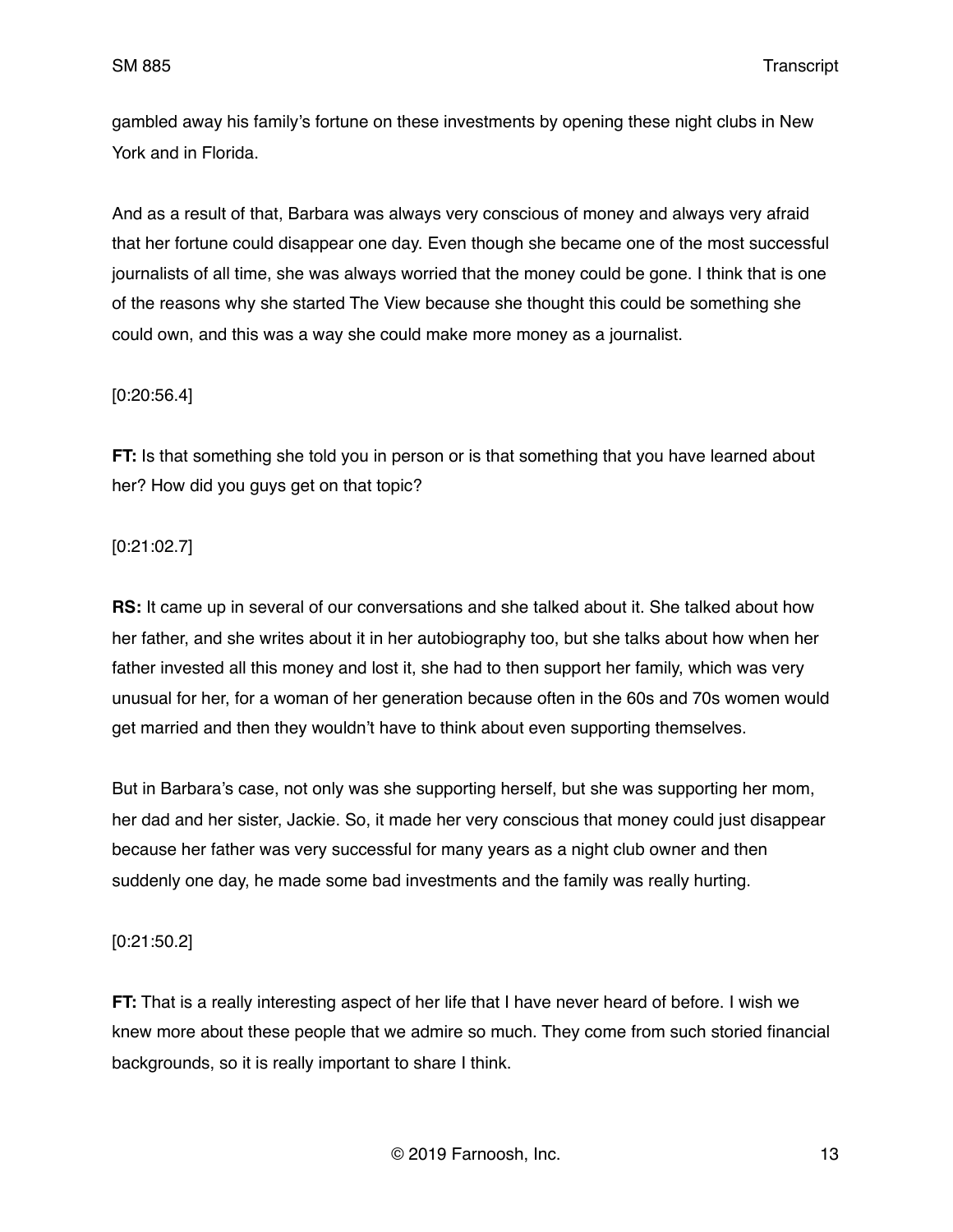### [0:22:05.0]

**RS:** I mean it was interesting because even when she was talking to me at one point, she was referencing if she had done something differently in terms of being able to produce and producing and owning her own show, she could be rich. And Barbara is rich and has a tremendous amount of money, but I think she never really saw herself as a rich person as a result of her upbringing and as a result of the fact that she had to support her family for so long.

# [0:22:27.5]

**FT:** You know everyone should follow Oprah Winfrey's model, which is you start your own production company and you get to checks. There is no middle-man. I think that is something that she said that she actually learned from men in the industry, obviously, because even when she was coming up in the industry there were not many women in her shoes. All right, what's the next book Ramin? What is the next book?

Do you have the author bug now? I mean are people coming at you with more pressure to do the next book?

### [0:22:58.5]

**RS:** It is a question that I keep getting a lot, "What is your next book?" and there's this scene, I don't know if this is real or not, but there is a scene in one of the Harper Lee movies, Capote, I think, where not that I've written *To Kill a Mocking Bird* but there is a scene where someone asks Harper Lee "What you are doing next?" and she's like, "I don't know, why does there have to be a next?"

And there will be another book. But I am trying as much as I can to sort of enjoy this security because writing a book and this is why I am so lucky that I have found journalism. Writing a book is a very solitary experience and it is incredibly difficult. I didn't anticipate how hard it would be because you spent so much time on your own and in your own head and there are so many pages to fill and so much structures to figure out.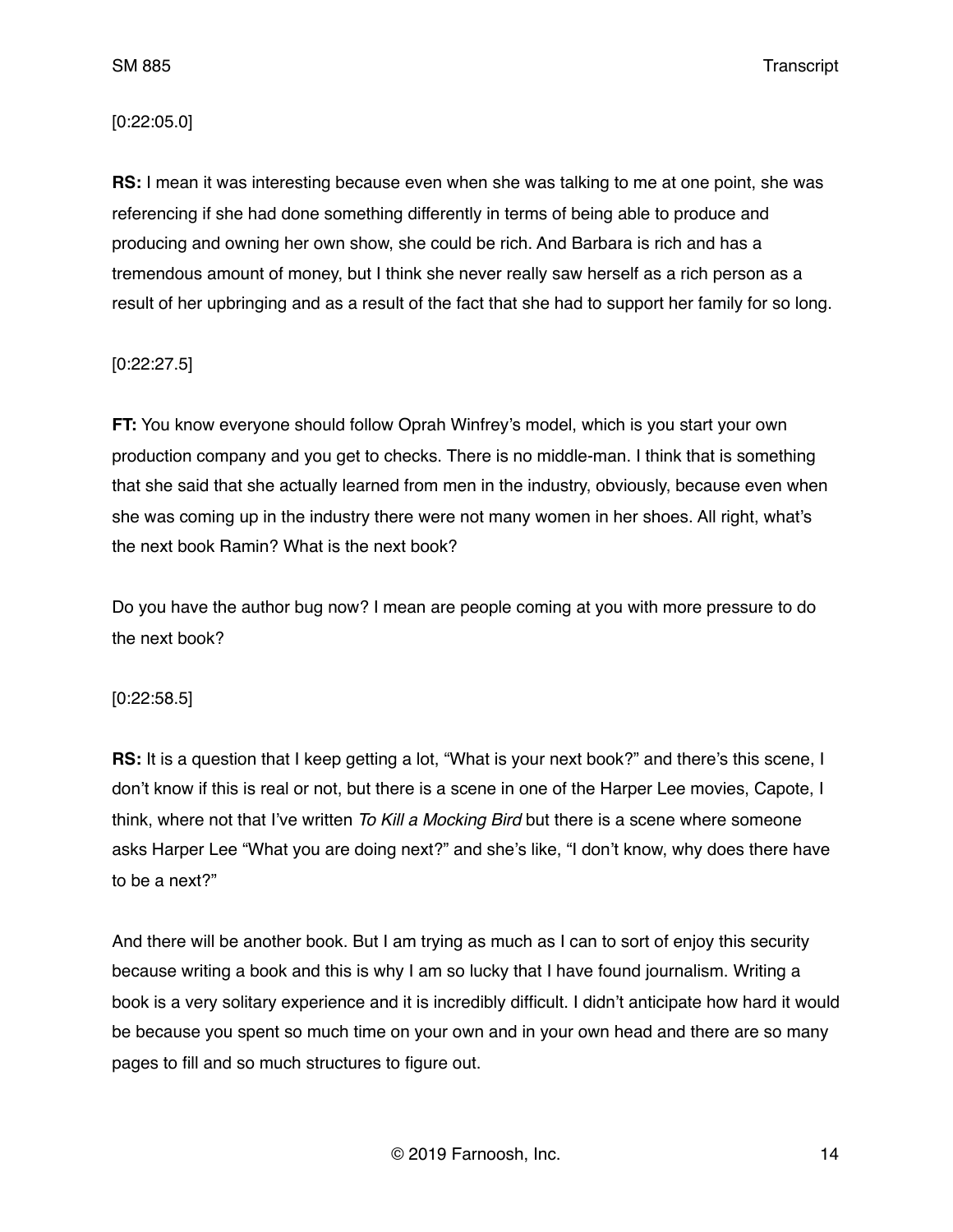So, I do want to enjoy this time and then hopefully I will write another book, but it is a really difficult process to write a book. So I don't think I can jump into another one right away.

[0:23:58.4]

**FT:** Yeah and this one took you several years so yeah, pace yourself. I am not pressuring you, let's just be clear.

[0:24:06.8]

**RS:** Like a Persian.

[0:24:07.9]

**FT:** Yeah right? Seriously, when are you going to get your PHD also by the way and like your law degree because that is important too for us Persians?

[0:24:15.3]

**RS:** Exactly.

[0:24:17.2]

**FT:** Going one step backwards again to talking about money, we are really curious because this was airing in May and a lot of college graduations are happening. So we want to ask guests, going back in time when you were graduating from school, what is the one and this question is in partnership with our grand sponsor, Chase, what is the one piece of money advice you wish you had gotten upon graduating from college that would have really to set you up better?

[0:24:46.7]

**RS:** I think the advice that I would give myself when I was graduating in college is don't stress so much about money in general. It is going to be okay. I didn't really anticipate – like when you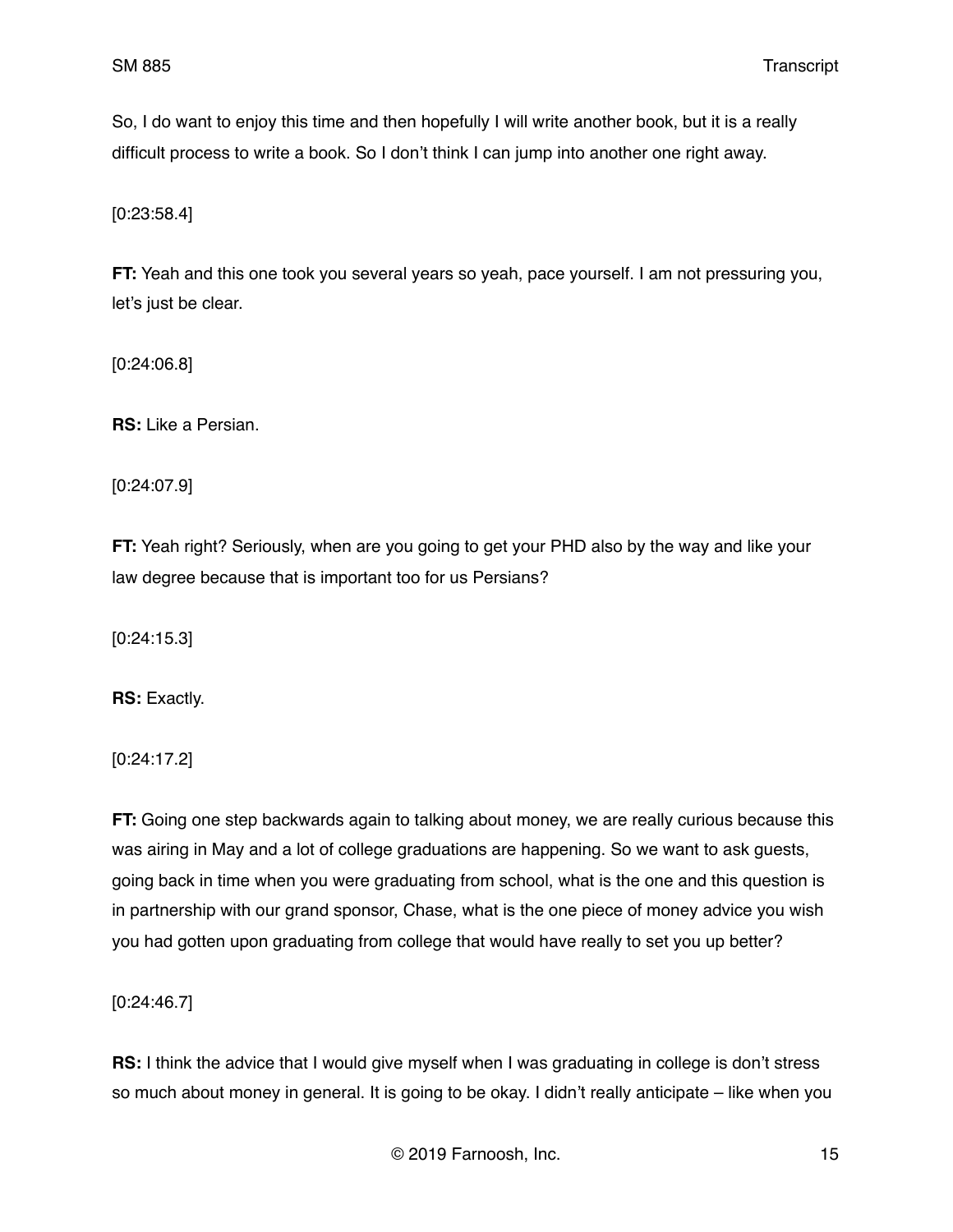get a paycheck it is like a significant amount of money, and coming out of college, you don't really realize the fact that you will be okay. You are so worried about like getting a job and getting a salary and succeeding, but I think that the best advice that I have would be to sort of find something that you love and then you will be okay.

Because people, college graduates eventually find a career that they like, and the key is to find something that you really love because if you don't then you will end up on the wrong path. So try to find – do something that you love even if it is not the highest salary that you could get, do something that you love. I think that is really the road to succeeding and to sort of achieving your career goals, because eventually if you are good at what you are doing, you'll get the raises and if you negotiate correctly you will get the salary that you need.

### [0:25:56.6]

**FT:** Yeah and I think also it is important to know, I think for me too, listening to you talk about like pursuing your passion and do what you love. The truth is though when you get out of college, it is really hard to find that "dream job" and a lot of us don't really know what we are good at yet, or what is our passion. So, I think at the minimum, pursue a job that at least allows you to be in an environment that stimulates you, that keeps you interested and growing.

And hey, it may not be where you are going to be for the rest of your life, most likely not, but because you can't have all of the variables checked off right away because you are still really young and new, it is important to be where you feel like you can grow. It is okay that this maybe is temporary. It is okay if it doesn't pay a ton of money. It probably won't, it's a first level job, but it is really important that you feel like you're going to be able to grow quickly and be able to leverage that experience to move onto the next.

[0:26:55.4]

**RS:** A hundred percent, you're right. It is not even about the dream job. You shouldn't even think about dream jobs. It should be about the job that will put you with the most interesting people and I had that at News Week. To be an editor at News Week at 21 was an incredible experience for me and turned me into the journalist I am because you have the smartest people in the world